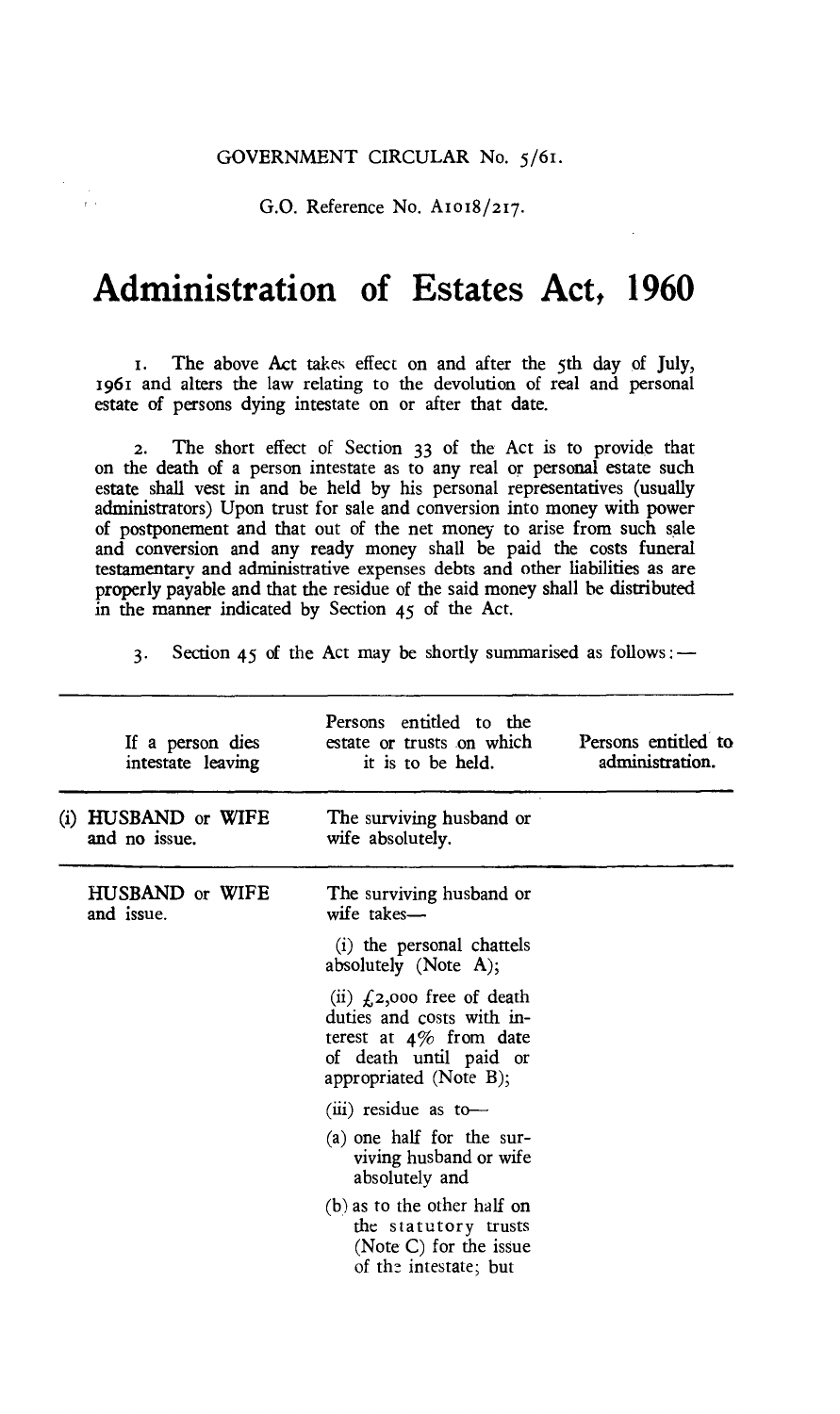|  | If a person dies<br>intestate leaving                                                      | Persons entitled to the<br>estate or trusts on which<br>it is to be held.                                                                                                                                 | Persons entitled to<br>administration. |
|--|--------------------------------------------------------------------------------------------|-----------------------------------------------------------------------------------------------------------------------------------------------------------------------------------------------------------|----------------------------------------|
|  |                                                                                            | $(c)$ if no issue attains $2I$<br>or marries, then (sub-<br>ject to certain powers)<br>on trusts as if intes-<br>tate died without leav-<br>ing issue living at in-<br>testate's death.                   |                                        |
|  | $(ii)$ ISSUE but no<br>HUSBAND or WIFE.                                                    | On the statutory trusts<br>(Note C) for the issue of<br>the intestate.                                                                                                                                    |                                        |
|  | (iii) No HUSBAND or WIFE<br>and no ISSUE who attains<br>21 or marries but both<br>PARENTS. | Father and mother in<br>equal shares absolutely.                                                                                                                                                          |                                        |
|  | (iv) No HUSBAND or WIFE<br>and no such ISSUE but<br>one PARENT.                            | Surviving father or<br>mother absolutely.                                                                                                                                                                 |                                        |
|  | (v) No HUSBAND or WIFE<br>no such ISSUE, no<br>PARENT.                                     | First-<br>On the statutory trusts<br>(Note C) for brothers and<br>sisters of the whole blood<br>of the intestate; but if no<br>person takes an absolutely<br>vested interest under such<br>trusts; then   |                                        |
|  |                                                                                            | Secondly-<br>On the statutory trusts<br>(Note C) for brothers and<br>sisters of the half blood<br>of the intestate; but if no<br>person takes an absolutely<br>vested interest under such<br>trusts; then |                                        |
|  |                                                                                            | Thirdly-<br>The grandparents of the<br>intestate and, if more than<br>one survive the intestate,<br>in equal shares; but if no<br>member of this class; then                                              |                                        |